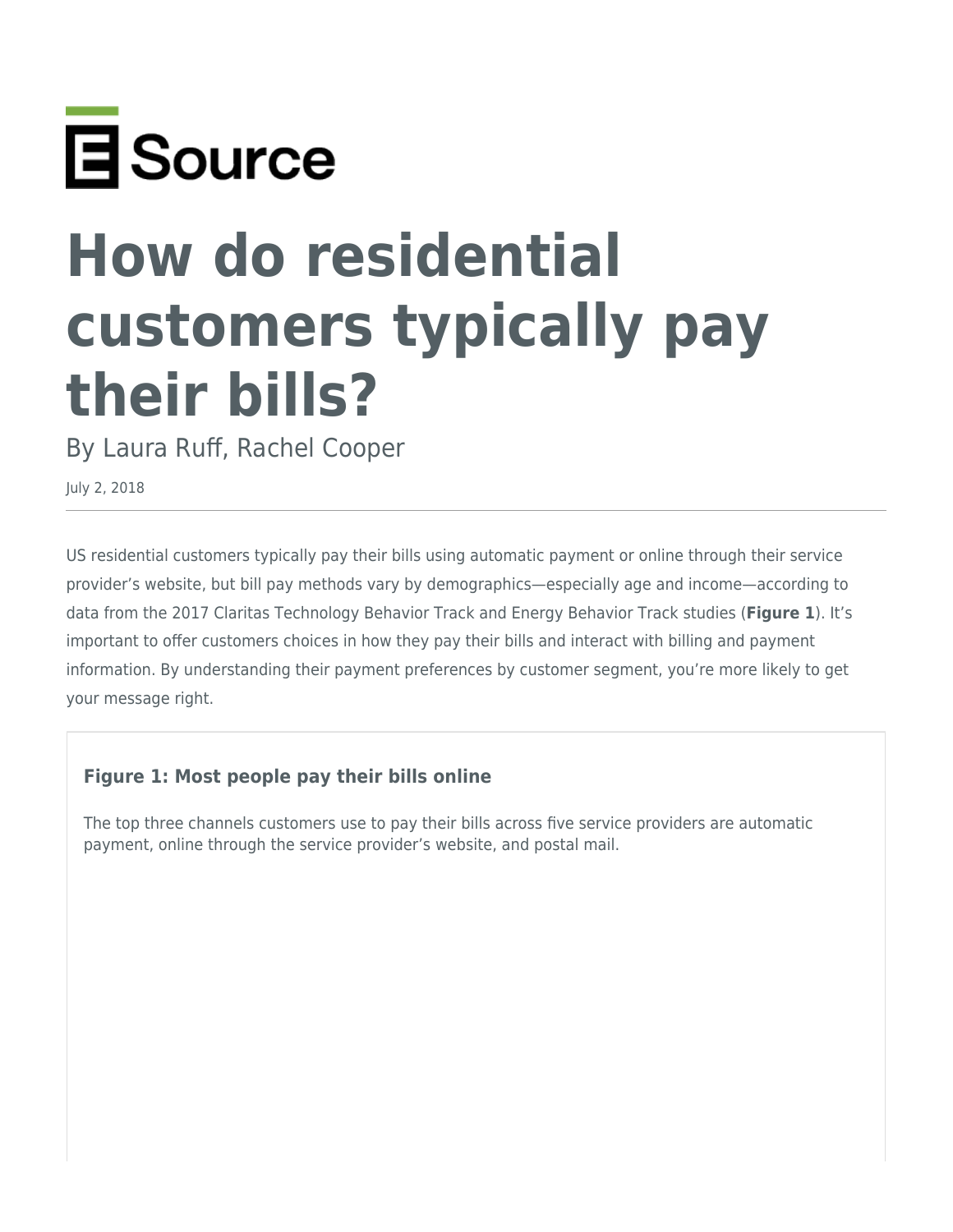#### Service provider

| <b>Payment channel</b> |                                                       | <b>Electric</b><br>utility<br>$(n = 30,973)$<br>(%) | <b>Internet</b><br>$(n = 31,992)$<br>(%) | <b>Landline</b><br>$(n = 16,495)$<br>(%) | <b>Mobile</b><br>$(n = 25,456)$<br>(%) | <b>TV</b><br>$(n = 25,271)$<br>(%) |
|------------------------|-------------------------------------------------------|-----------------------------------------------------|------------------------------------------|------------------------------------------|----------------------------------------|------------------------------------|
| $\overline{}$          | Automatic<br>payment                                  | 35                                                  | 36                                       | 35                                       | 36                                     | 37                                 |
|                        | Online<br>through<br>service<br>provider's<br>website | 33                                                  | 28                                       | 26                                       | 28                                     | 27                                 |
|                        | Postal mail                                           | 21                                                  | 15                                       | 20                                       | 9                                      | 15                                 |
| 【事】                    | Walk-in<br>customer<br>service center                 | 14                                                  | $10$                                     | 11                                       | $\,8\,$                                | $9\,$                              |
|                        | Phone with an<br>automated<br>system                  | 10                                                  | $\,8\,$                                  | $\overline{7}$                           | $\,8\,$                                | $\,8\,$                            |
|                        | Online though<br>other website                        | $\,8\,$                                             | $\overline{7}$                           | $\overline{7}$                           | 5                                      | $\overline{7}$                     |
|                        | Phone with a<br>live service<br>representative        | 5                                                   | $\overline{4}$                           | $\mathsf 3$                              | 3                                      | $\sqrt{4}$                         |
|                        | Mobile app                                            | $\sqrt{2}$                                          | $\overline{2}$                           | $\mathbf 1$                              | 5                                      | $\overline{2}$                     |
|                        | Mobile wallet                                         | $\mathbf 1$                                         | <b>NA</b>                                | <b>NA</b>                                | <b>NA</b>                              | $\sf NA$                           |

**Base:** Customers of the service (n varies by service provider). **Question TBT A15, B14, C7, C20:** Thinking about the past 3 months, please indicate which of the following ways you have paid your subscription [Internet, landline, mobile, TV] bill. Please select all that apply. **EBT A7:** Thinking about the past 12 months, please indicate which of the following ways you have paid your electricity bill. Please select all that apply. **Note:**  $NA = not asked.$ 

© E Source; data from 2017 Claritas Technology Behavior Track and Energy Behavior Track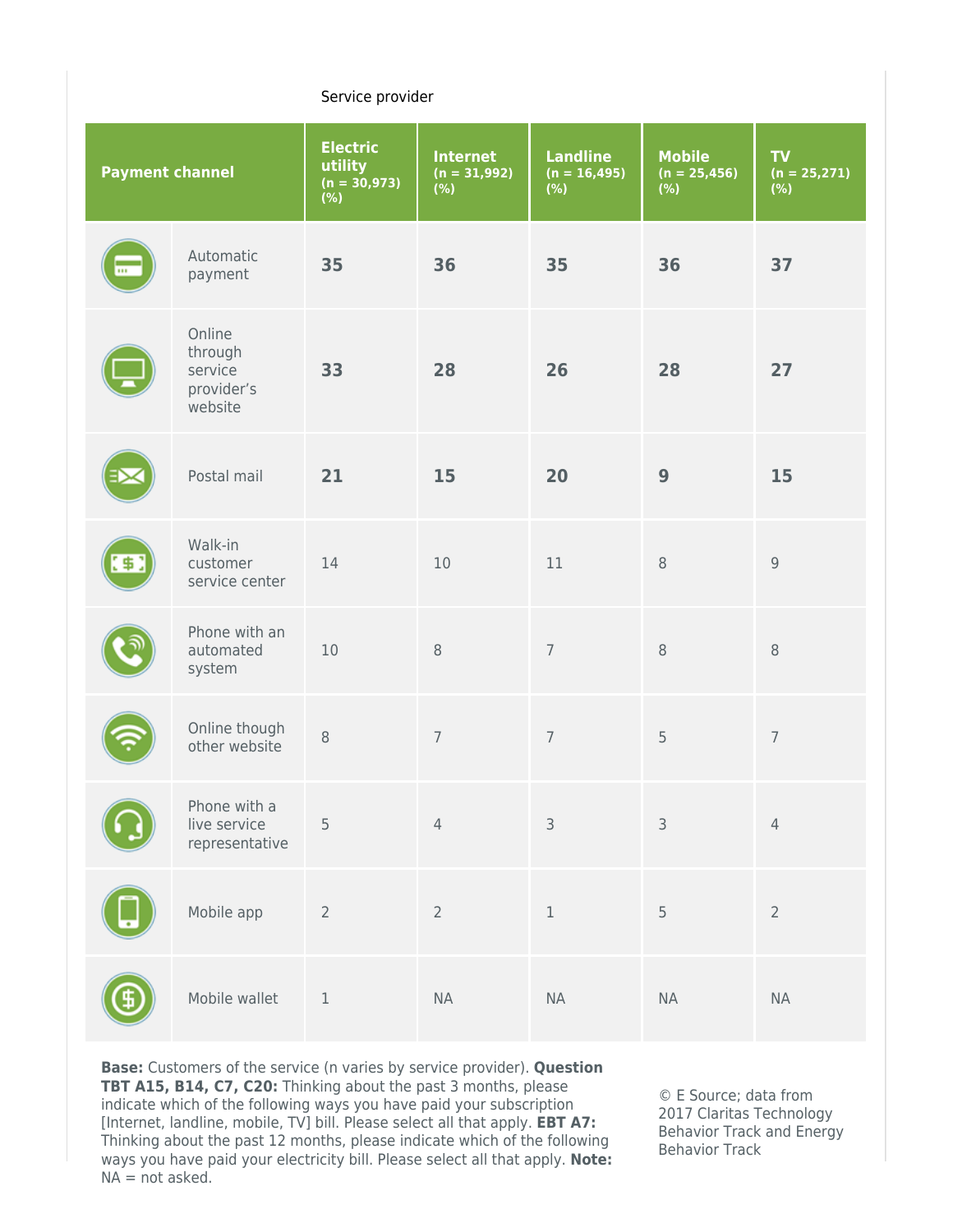| Service provider                                                                                                                                                                                                                                                                                                                                                                                                                                                                                                                                                                                                              |                                                     |                                           |                                   |                                        |                                    |  |  |
|-------------------------------------------------------------------------------------------------------------------------------------------------------------------------------------------------------------------------------------------------------------------------------------------------------------------------------------------------------------------------------------------------------------------------------------------------------------------------------------------------------------------------------------------------------------------------------------------------------------------------------|-----------------------------------------------------|-------------------------------------------|-----------------------------------|----------------------------------------|------------------------------------|--|--|
| <b>Payment channel</b>                                                                                                                                                                                                                                                                                                                                                                                                                                                                                                                                                                                                        | <b>Electric</b><br>utility<br>$(n = 30,973)$<br>(%) | <b>Internet</b><br>$(n = 31,992)$<br>(% ) | Landline<br>$(n = 16,495)$<br>(%) | <b>Mobile</b><br>$(n = 25,456)$<br>(%) | <b>TV</b><br>$(n = 25,271)$<br>(%) |  |  |
| <b>Base:</b> Customers of the service (n varies by service provider). <b>Question</b><br><b>TBT A15, B14, C7, C20:</b> Thinking about the past 3 months, please<br>© E Source; data from<br>indicate which of the following ways you have paid your subscription<br>2017 Claritas Technology<br>[Internet, landline, mobile, TV] bill. Please select all that apply. EBT A7:<br><b>Behavior Track and Energy</b><br>Thinking about the past 12 months, please indicate which of the following<br><b>Behavior Track</b><br>ways you have paid your electricity bill. Please select all that apply. Note:<br>$NA = not asked$ . |                                                     |                                           |                                   |                                        |                                    |  |  |

Billing and payment communications are an excellent opportunity to engage with your customers on a monthly basis. For effective communications, be sure to meet customers where they are by understanding their preferred channels. Segmenting your customers by age or income level can help you target the right messages to the right customers through the right channels.

# **Top bill pay channels by customers' age**



#### **18 to 44:**

- 1. Online through a service provider's website
- 2. Automatic payment
- 3. Walk-in customer service center



## **45 to 54:**

- 1. Online through a service provider's website
- 2. Automatic payment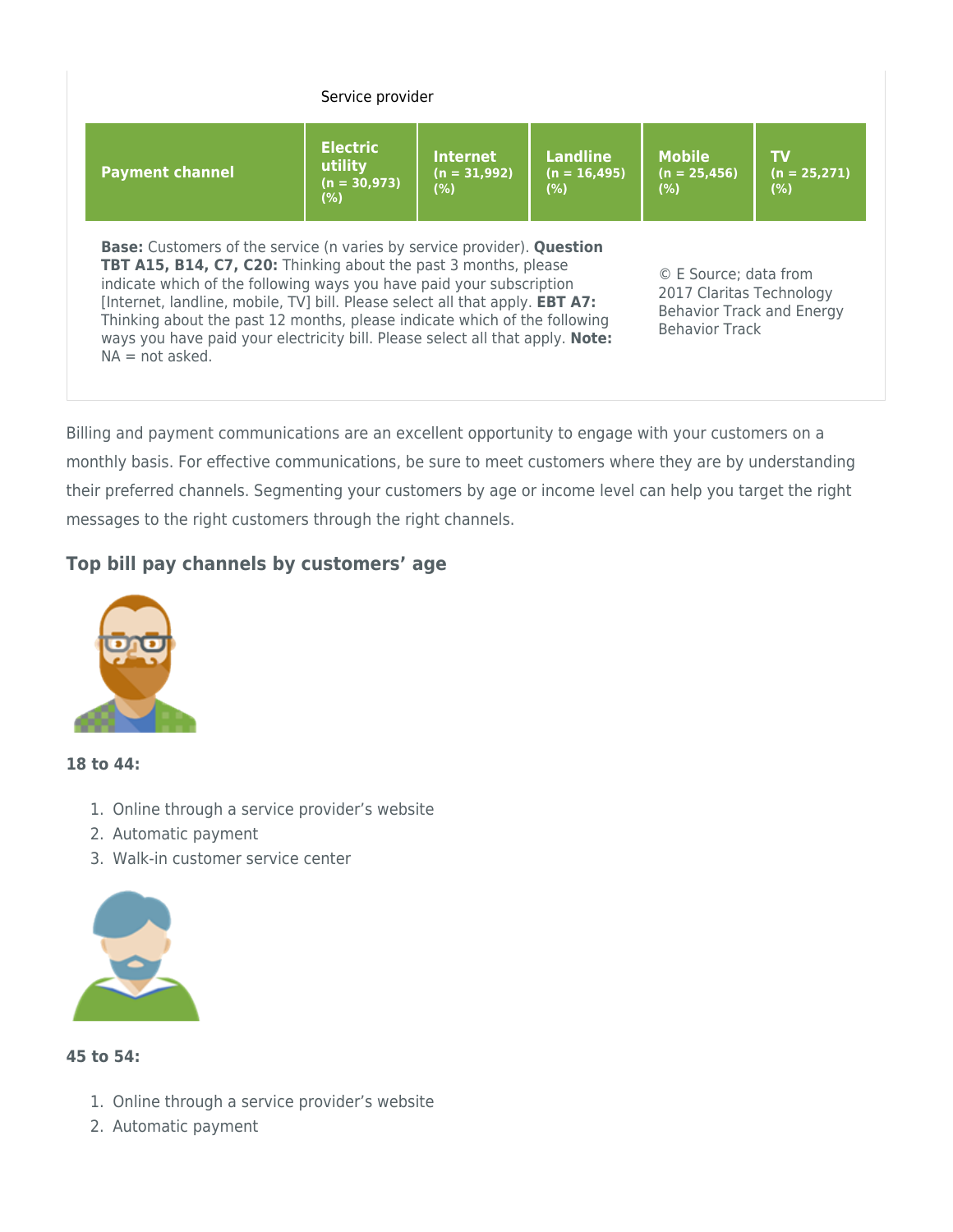## 3. Postal mail



#### **55 and older:**

- 1. Automatic payment
- 2. Online through a service provider's website
- 3. Postal mail

# **Top bill pay channels by customers' income**

The most common channels customers of all income levels use to pay their bills are online through autopay or a service provider's website. However, as income increases, the use of autopay also increases. At least 40% of customers who make over \$75,000 pay their bills through autopay compared to the 25% or less who make under \$25,000 and use autopay.

# **Lower-income customers are more likely to pay their bills using:**

- Walk-in centers
- Phone via interactive voice response system or a live agent
- Postal mail

## **Higher-income customers are more likely to pay their bills using:**

- Autopay
- Online through websites other than the service provider's site

Marketing autopay to higher-income customers may result in higher usage of this channel. But you can also increase lower-income customers' use of autopay by letting them pick their payment schedules or use prepay options.

# **Website design advice**

It's a best practice to make online billing and payment options easy to find via a search engine or within the utility website. Be sure to provide tables and charts explaining billing information and clearly outline the different payment methods and fees.